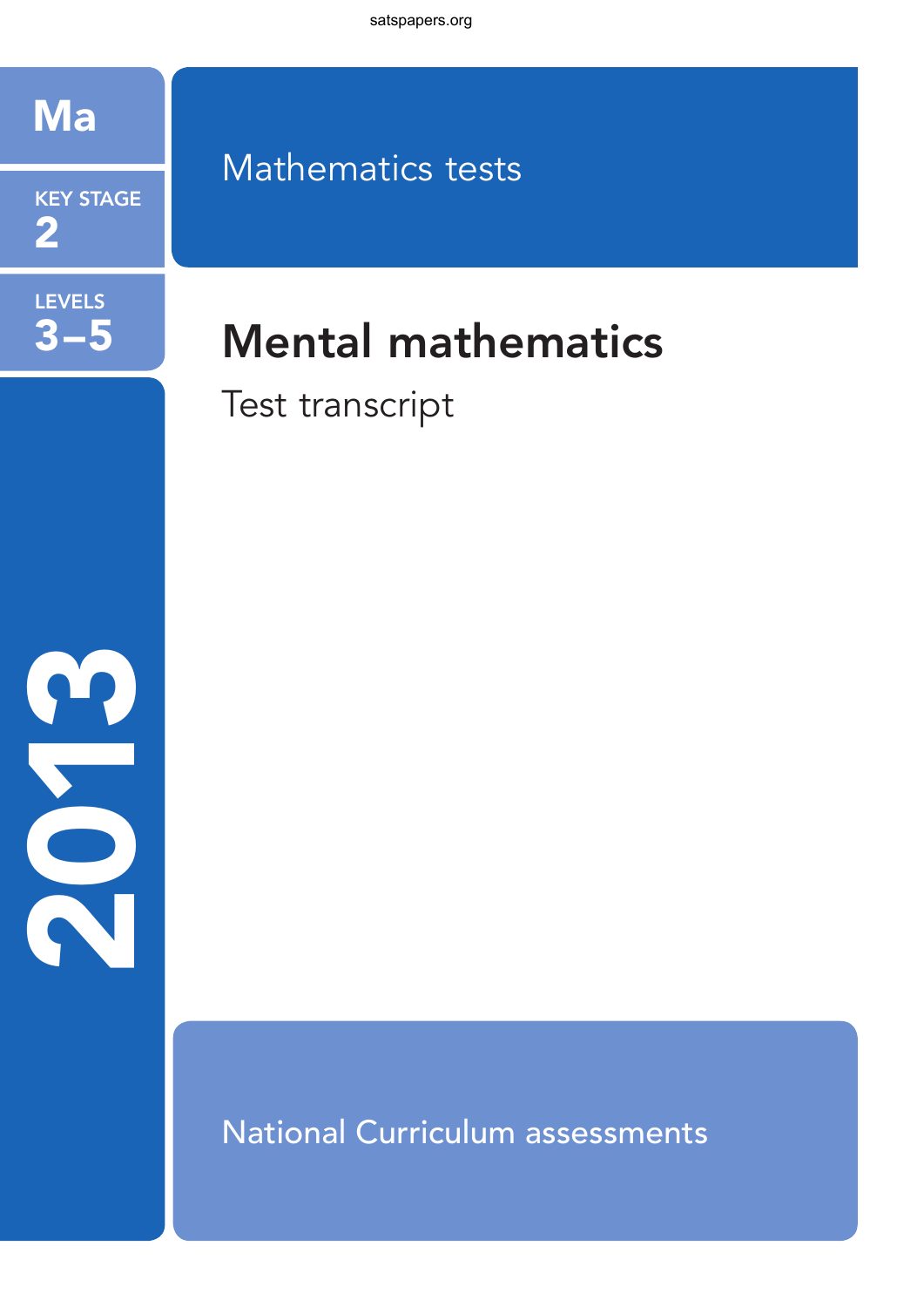# Notes for use of transcript

## **Instructions**

#### In the event of CD failure, the test administrator should follow the instructions on pages 2 and 5.

- 1. Children should have only pens or pencils. They should not have rubbers, rulers, calculators or any mathematical equipment. Access to paper for working out answers is not allowed.
- 2. Ensure that each child has an answer sheet. Tell the children to write their name, school and DfE number in the box at the top of the answer sheet.
- 3. Ensure that the children understand that:
	- they must complete the test on their own without copying or discussing questions with anyone else
	- they will be told how long they have to answer each question and that the time given will increase from 5, to 10, to 15 seconds as the test progresses through the three sections
	- for some of the questions, the information they will need is included in or beside the answer box on the answer sheet
	- they are not allowed to use a calculator or any other mathematical equipment
	- if they want to change their answer, they should put a cross through their first answer. They are not allowed to rub out any answers
	- they should answer as many questions as they can. If they find a question too difficult, they should put a cross in the answer box and wait for the next question
	- they should not write in the white boxes in the blue margins
	- they will not be allowed to ask any questions once the test has started.
- 4. The test administrator must have access to a clock or watch that measures accurately in seconds.

#### Instructions continued on page 5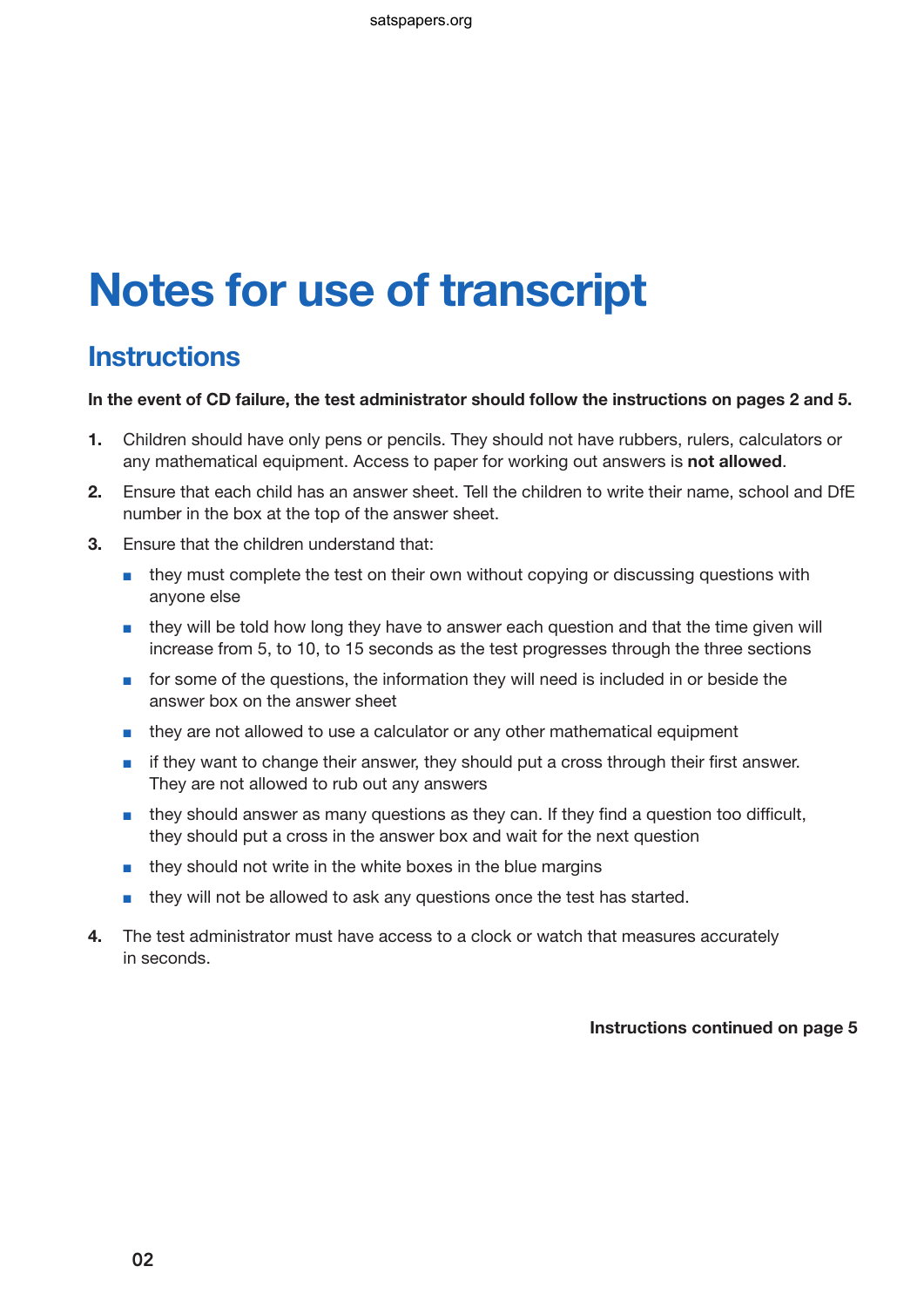## Test questions

*'Now we are ready to start the test.* 

*For this group of questions, you will have 5 seconds to work out each answer and write it down.'*

|   | The questions                                                          |
|---|------------------------------------------------------------------------|
|   | Write seven thousand two hundred and three in figures.                 |
|   | How many threes are there in twenty-seven?                             |
|   | What is ten pounds take away four pounds fifty?                        |
| 4 | What time is it half an hour before twelve fifteen?                    |
|   | What temperature is ten degrees higher than minus six degrees Celsius? |

#### *'For the next group of questions, you will have 10 seconds to work out each answer and write it down.'*

| 6               | Add together five hundred and four hundred and three hundred.                                               |
|-----------------|-------------------------------------------------------------------------------------------------------------|
| $\overline{7}$  | What is the remainder when you divide fifty-nine by five?                                                   |
| 8               | What is double seventy-seven?                                                                               |
| 9               | What is zero point three six added to zero point four four?                                                 |
| 10 <sup>°</sup> | Look at your answer sheet.<br>Put a ring around the measurement which is the approximate capacity of a mug. |
| 11              | Write a multiple of forty that is greater than three hundred.                                               |
| 12 <sup>1</sup> | Twelve cakes cost three pounds sixty.<br>What is the cost of six cakes?                                     |
| 13              | What is left when you take sixty-two pounds fifty from one hundred pounds?                                  |
| 14              | How many sevens are there in three thousand five hundred?                                                   |
| 15              | What is three-fifths of one hundred?                                                                        |

*'For the next group of questions, you will have 15 seconds to work out each answer and write it down.'*

|                 | 16   Halve fifty, then halve the result.                                            |
|-----------------|-------------------------------------------------------------------------------------|
|                 | 17 Two equal angles together make a right angle.<br>What is the size of each angle? |
| 18 <sup>1</sup> | What number is exactly halfway between forty-five and ninety-five?                  |
| 19 <sup>1</sup> | Multiply fifty-five by eleven.                                                      |
| 20              | Look at your answer sheet.                                                          |
|                 | What is the value of three $y$ add two when $y$ equals four?                        |

*'Now put down your pen or pencil. The test is finished.'*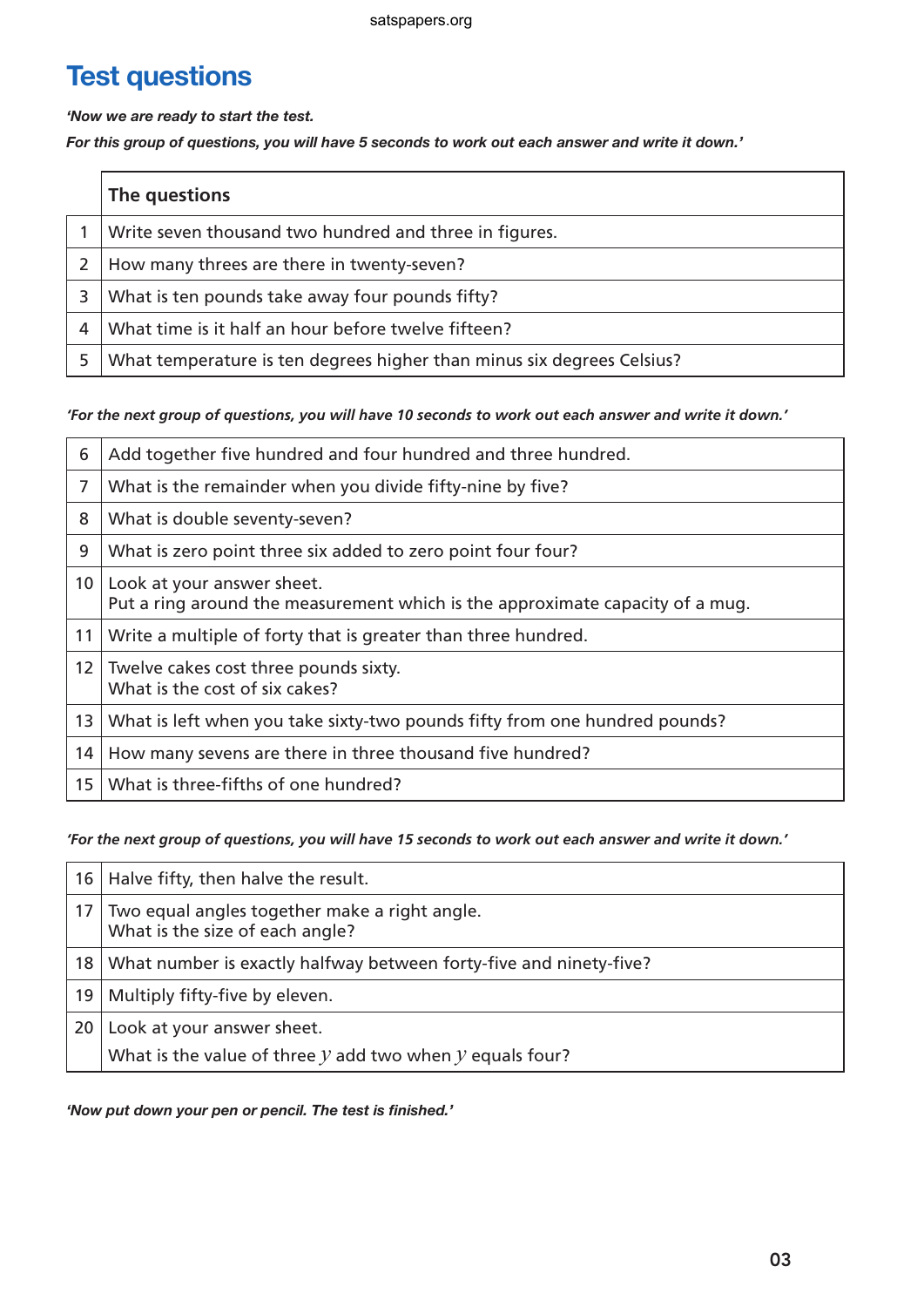# 2013 Key Stage 2 mathematics: mental mathematics test

| First name  | Middle name |                    |  |
|-------------|-------------|--------------------|--|
| Last name   | DfE number  |                    |  |
| School name |             | <b>Total marks</b> |  |

### Practice question



### Time: 5 seconds



Time: 10 seconds





### Time: 15 seconds

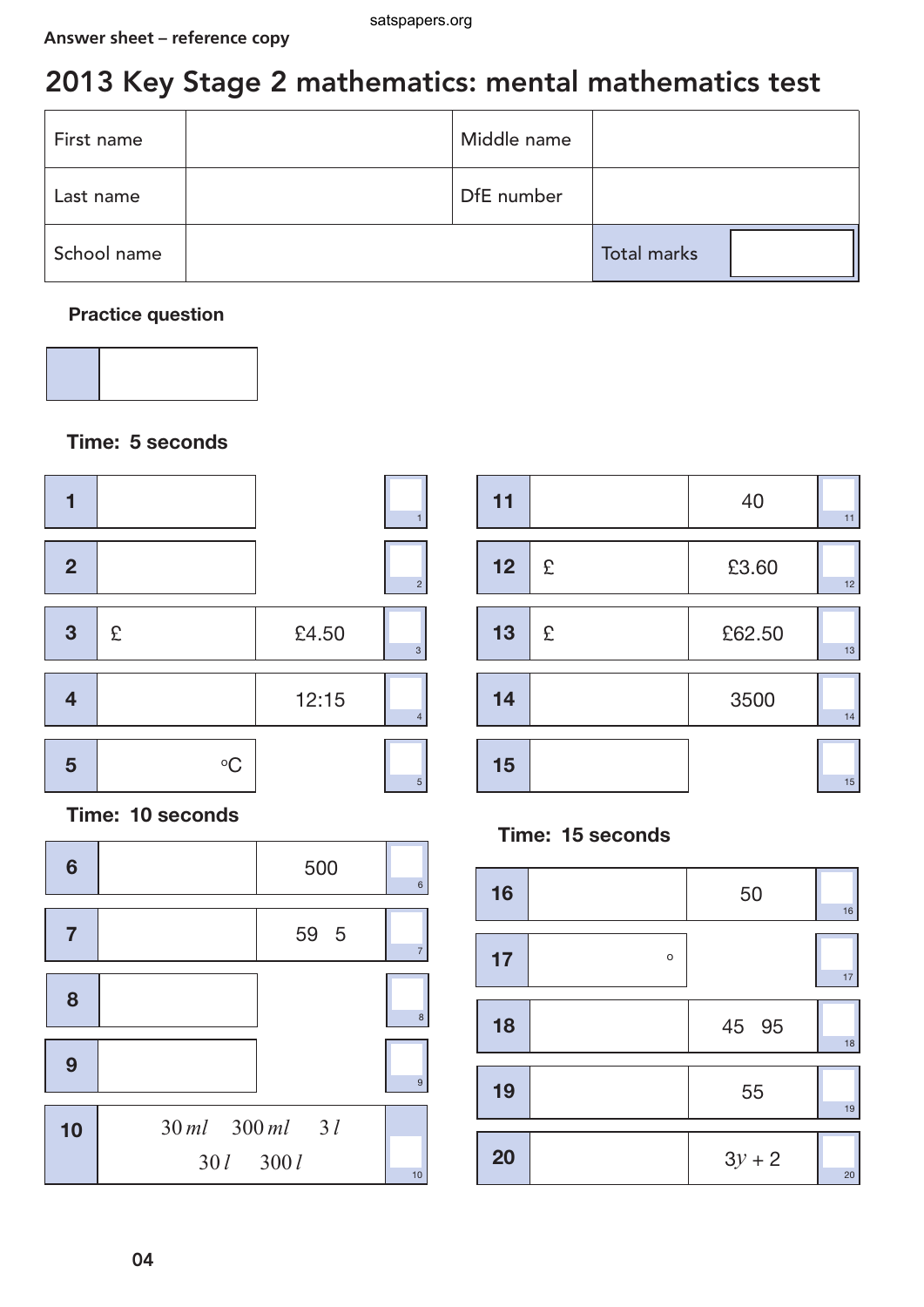#### Instructions continued from page 2

#### 5. Read out the following script, using exactly these words:

*Listen carefully to the instructions I am going to give you.* 

*I am going to ask you 20 questions for the test. I will read each question twice. Listen carefully both times. You will then have time to work out your answer.* 

*On your sheet there is an answer box for each question, where you should write the answer and nothing else. Some questions are easy and some are harder, so don't worry if you cannot answer a question.* 

*For some of the questions, important information is already written down for you on the sheet.*

*You should work out the answer to each question in your head. Do not try to write down your calculations. This will waste time and you may miss the next question. However, you may jot things down outside the answer box if this helps you.* 

*If you cannot work out an answer, put a cross in the answer box. If you make a mistake, cross out the wrong answer and then write the correct answer next to it.*

*You will not be able to ask questions once the test has begun. If you have any questions you may ask them now.*

- 6. Stop and answer any questions that the children may have.
- 7. Read out the following:

*I will start by reading a practice question to show you what to do.*

*I will read the practice question twice. Then you will have 5 seconds to work out the answer and write it in the answer box.*

*What is ten, add eleven, add twelve?*

Repeat the question.

*What is ten, add eleven, add twelve?*

Wait five seconds (measured accurately using a clock or watch), then read out the following:

*Now put down your pen or pencil.*

- 8. Ensure that the children have correctly placed their answers to the practice question on their answer sheets. Remind the children that, for some questions, information is provided in or beside the answer box. When they are ready to begin the test, tell the children that you will not be able to answer any further questions or interrupt the test once you have started reading the questions.
- 9. The questions are given on page 3 of this booklet. The questions must be read out exactly as written. Start by stating the question number, then read each question twice before leaving the 5, 10 or 15 second response time. These timings must be strictly adhered to.
- 10. At the end of the test, tell the children to put down their pens or pencils, then collect their answer sheets.